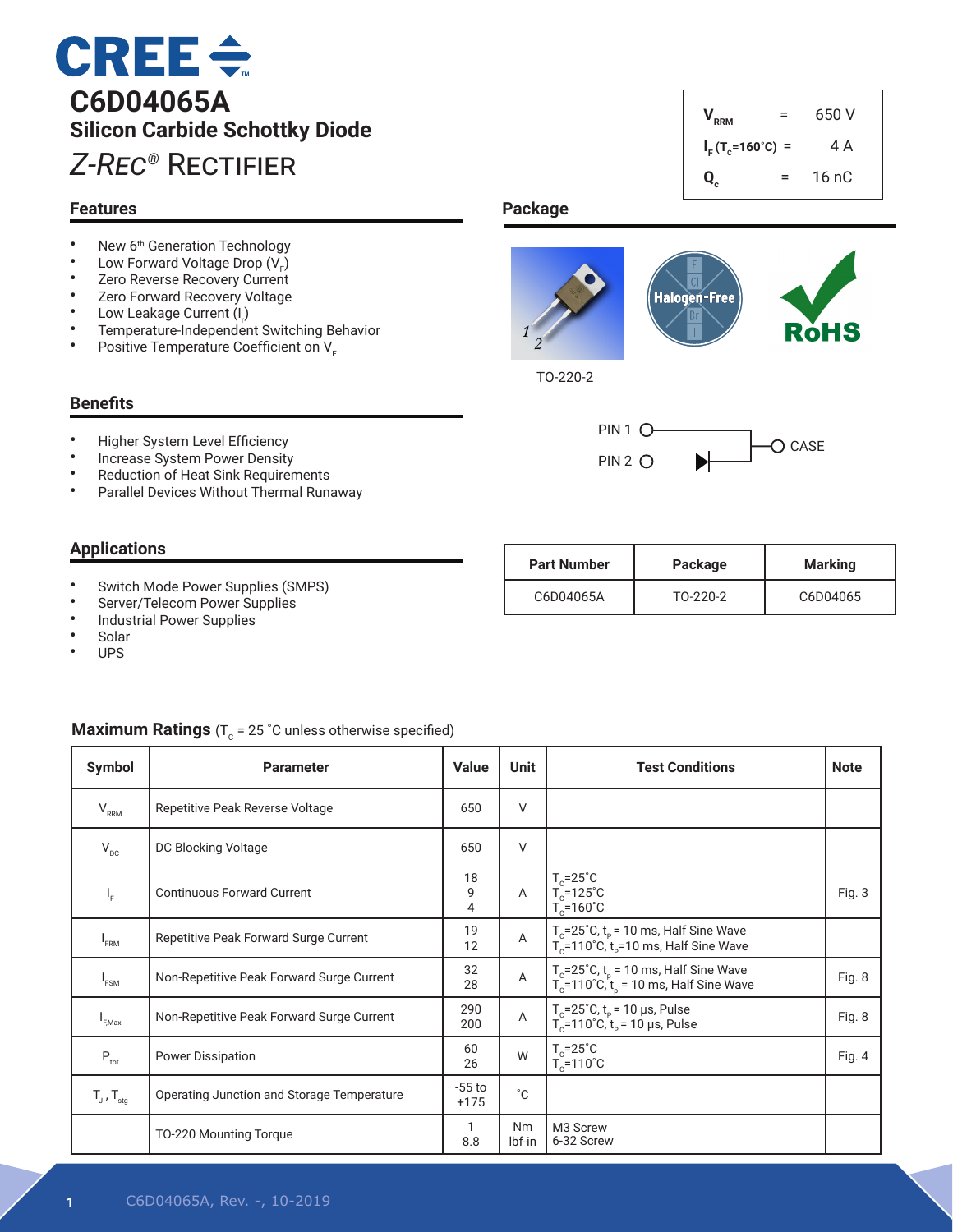

# **Electrical Characteristics**

| Symbol       | <b>Parameter</b>               | Typ.                | Max.         | Unit   | <b>Test Conditions</b>                                                                                                                                                | <b>Note</b> |
|--------------|--------------------------------|---------------------|--------------|--------|-----------------------------------------------------------------------------------------------------------------------------------------------------------------------|-------------|
| $V_F$        | Forward Voltage                | 1.27<br>1.37        | 1.50<br>1.60 | $\vee$ | $I_F = 4 A T_J = 25^{\circ}C$<br>$I_E = 4 A T_J = 175^{\circ}C$                                                                                                       | Fig. $1$    |
| $I_R$        | <b>Reverse Current</b>         | $\mathcal{P}$<br>12 | 20<br>80     | μA     | $V_R = 650 \text{ V}$ T <sub>J</sub> =25 °C<br>$V_R = 650 \text{ V}$ T <sub>J</sub> =175 °C                                                                           | Fig. 2      |
| $Q_{c}$      | <b>Total Capacitive Charge</b> | 16                  |              | nC     | $V_R = 400 V, I_F = 4 A$<br>$T = 25^{\circ}C$                                                                                                                         | Fig. 5      |
| $\mathsf{C}$ | <b>Total Capacitance</b>       | 256<br>32<br>27     |              | pF     | $V_R = 0$ V, T <sub>J</sub> = 25°C, f = 1 MHz<br>V <sub>R</sub> = 200 V, T <sub>J</sub> = 25°C, f = 1 MHz<br>V <sub>R</sub> = 400 V, T <sub>J</sub> = 25°C, f = 1 MHz | Fig. 6      |
| $E_c$        | Capacitance Stored Energy      | 2.6                 |              | μJ     | $V_{\rm p} = 400$ V                                                                                                                                                   | Fig. 7      |

Note: This is a majority carrier diode, so there is no reverse recovery charge.

## **Thermal Characteristics**

|                | Symbol   Parameter                       | Typ. | Unit          | <b>Note</b> |
|----------------|------------------------------------------|------|---------------|-------------|
| $R_{\theta$ JC | Thermal Resistance from Junction to Case | 2.5  | $\degree$ C/W | Fig. 9      |

# **Typical Performance**



Figure 1. Forward Characteristics Figure 2. Reverse Characteristics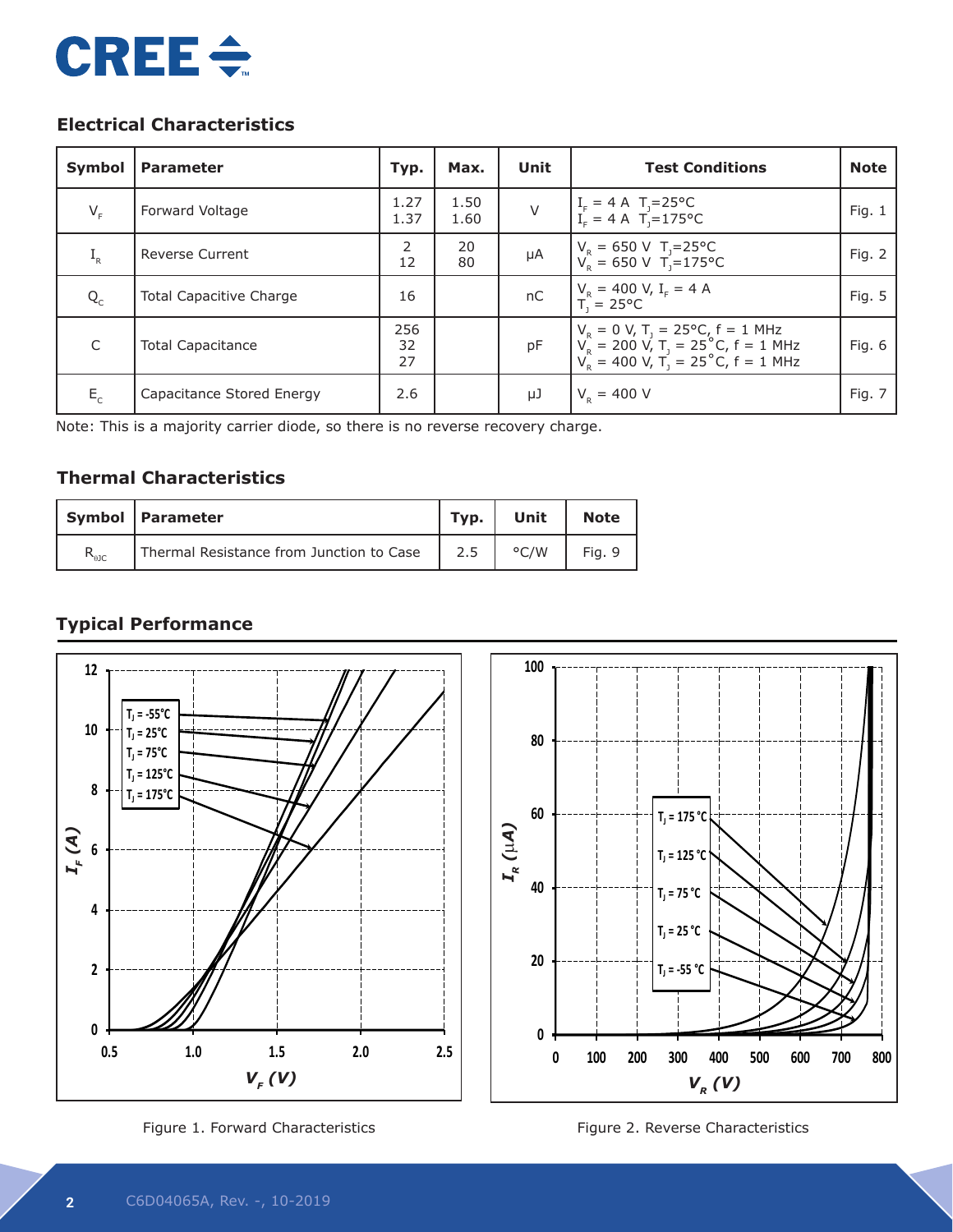

## **Typical Performance**





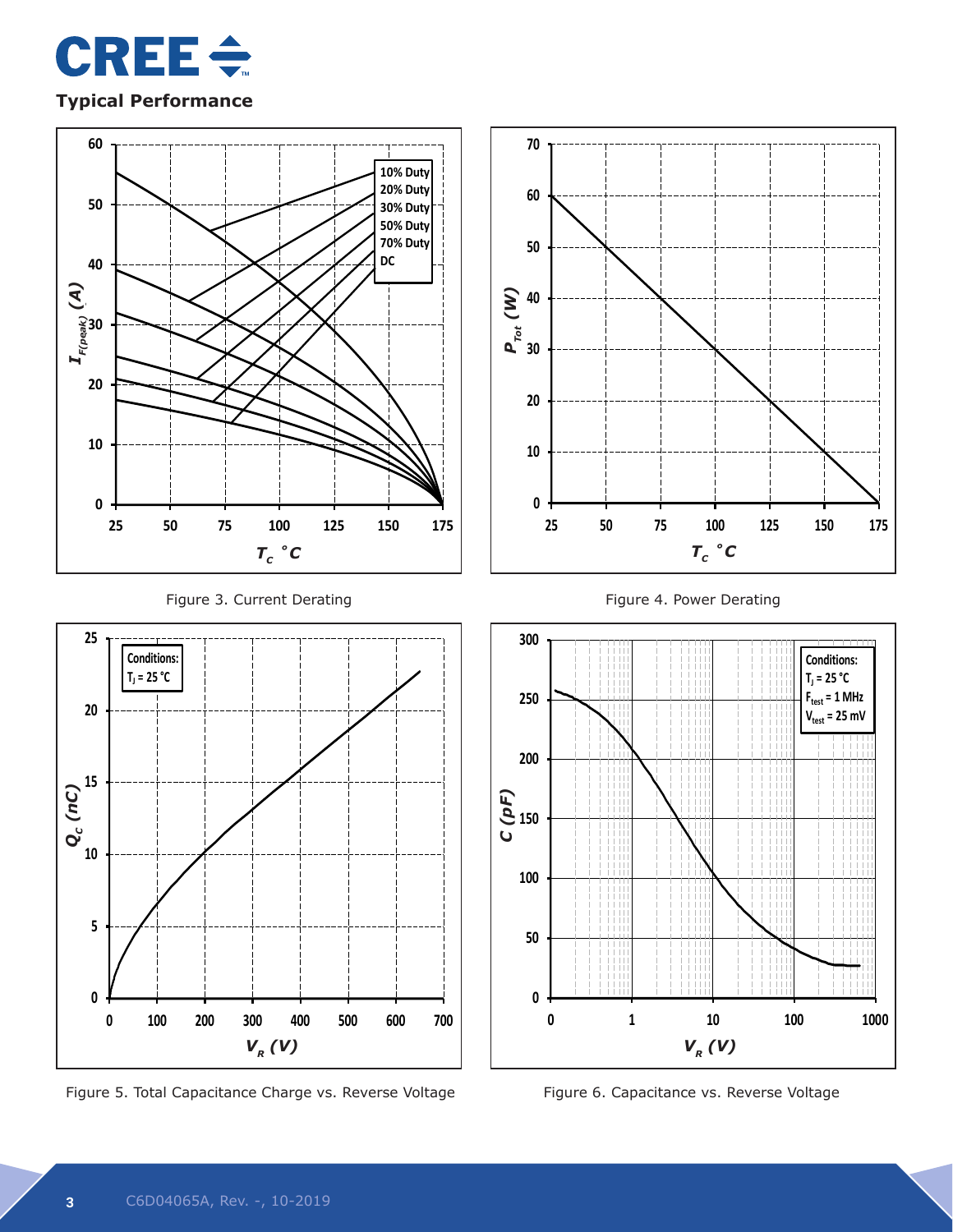

## **Typical Performance**



Figure 7. Capacitance Stored Energy

Figure 8. Non-repetitive peak forward surge current versus pulse duration (sinusoidal waveform)



Figure 9. Transient Thermal Impedance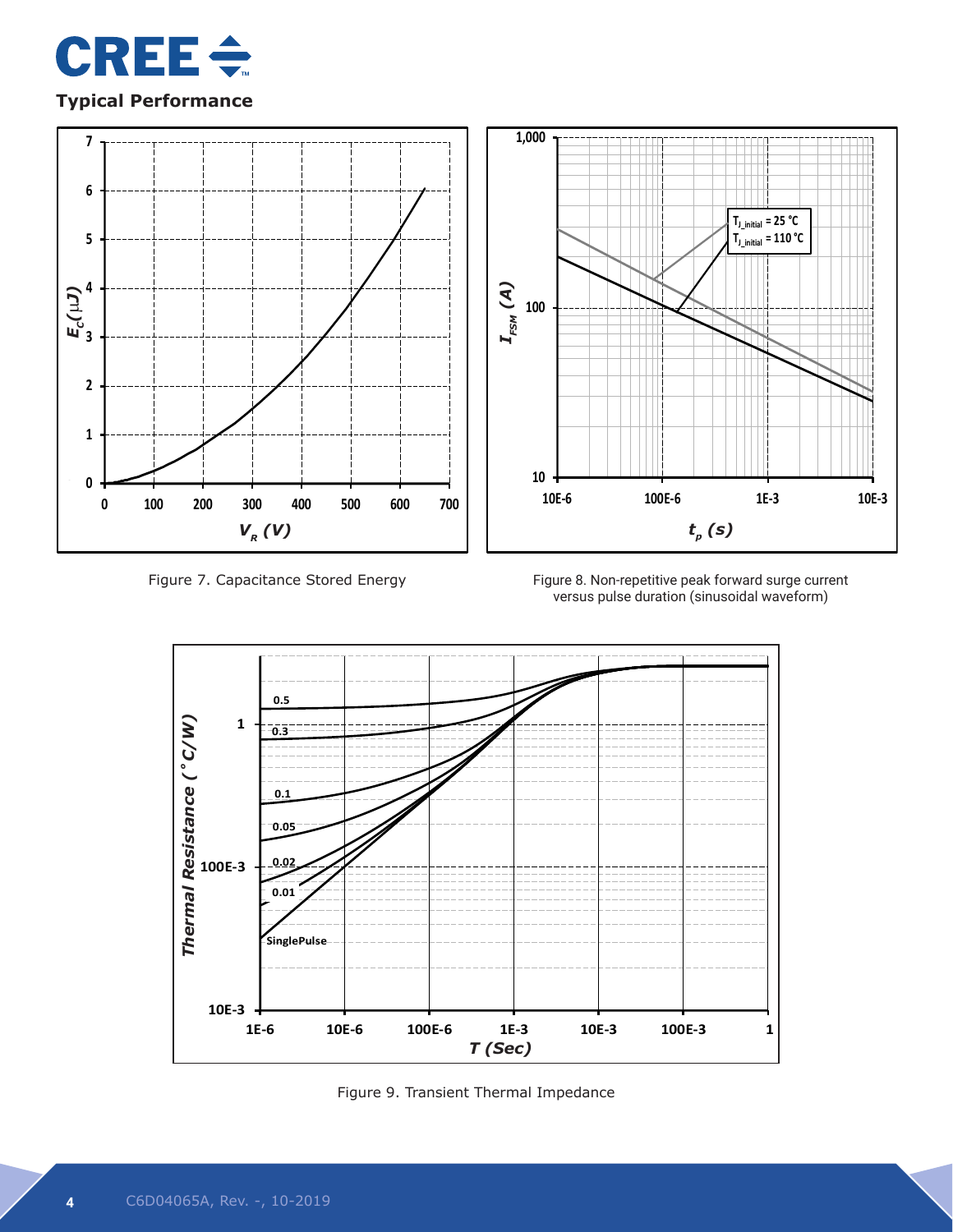

#### **Package Dimensions**









O CASE



| POS            | Inches        |               | <b>Millimeters</b> |             |  |
|----------------|---------------|---------------|--------------------|-------------|--|
|                | Min           | Max           | Min                | Max         |  |
| A              | .381          | .410          | 9.677              | 10.414      |  |
| B              | .235          | .255          | 5.969              | 6.477       |  |
| C              | .100          | .120          | 2.540              | 3.048       |  |
| D              | .223          | .337          | 5.664              | 8.560       |  |
| D <sub>1</sub> | .457-.490     |               | 11.60-12.45 typ    |             |  |
| D <sub>2</sub> |               | .277-.303 typ | 7.04-7.70 typ      |             |  |
| D <sub>3</sub> | .244-.252 typ |               | 6.22-6.4 typ       |             |  |
| E              | .590          | .615          | 14.986             | 15.621      |  |
| E1             | .302          | .326          | 7.68               | 8.28        |  |
| E <sub>2</sub> | .227          | 251           | 5.77               | 6.37        |  |
| F              | .143          | .153          | 3.632              | 3.886       |  |
| G              | 1.105         | 1.147         | 28.067             | 29.134      |  |
| H              | .500          | .550          | 12.700             | 13.970      |  |
| L              | .025          | .036          | .635               | .914        |  |
| M              | .045          | .055          | 1.143              | 1.550       |  |
| N              | .195          | .205          | 4.953              | 5.207       |  |
| P              | .165          | .185          | 4.191              | 4.699       |  |
| Q              | .048          | .054          | 1.219              | 1.372       |  |
| S              | $3^{\circ}$   | $6^{\circ}$   | 3°                 | $6^{\circ}$ |  |
| T              | $3^{\circ}$   | $6^{\circ}$   | $3^{\circ}$        | $6^{\circ}$ |  |
| U              | $3^{\circ}$   | $6^{\circ}$   | $3^{\circ}$        | $6^{\circ}$ |  |
| V              | .094          | .110          | 2.388              | 2.794       |  |
| W              | .014          | .025          | .356               | .635        |  |
| X              | $3^{\circ}$   | $5.5^\circ$   | $3^{\circ}$        | $5.5^\circ$ |  |
| Υ              | .385          | .410          | 9.779              | 10.414      |  |
| Z              | .130          | .150          | 3.302              | 3.810       |  |

View A-A

1. Dimension L, M, W apply for Solder Dip Finish

NOTE:

### **Recommended Solder Pad Layout**

PIN 2 O-



TO-220-2

| <b>Part Number</b> | Package  | <b>Marking</b> |
|--------------------|----------|----------------|
| C6D04065A          | TO-220-2 | C6D04065       |



**Note: Recommended soldering profiles can be found in the applications note here:** http://www.wolfspeed.com/power\_app\_notes/soldering